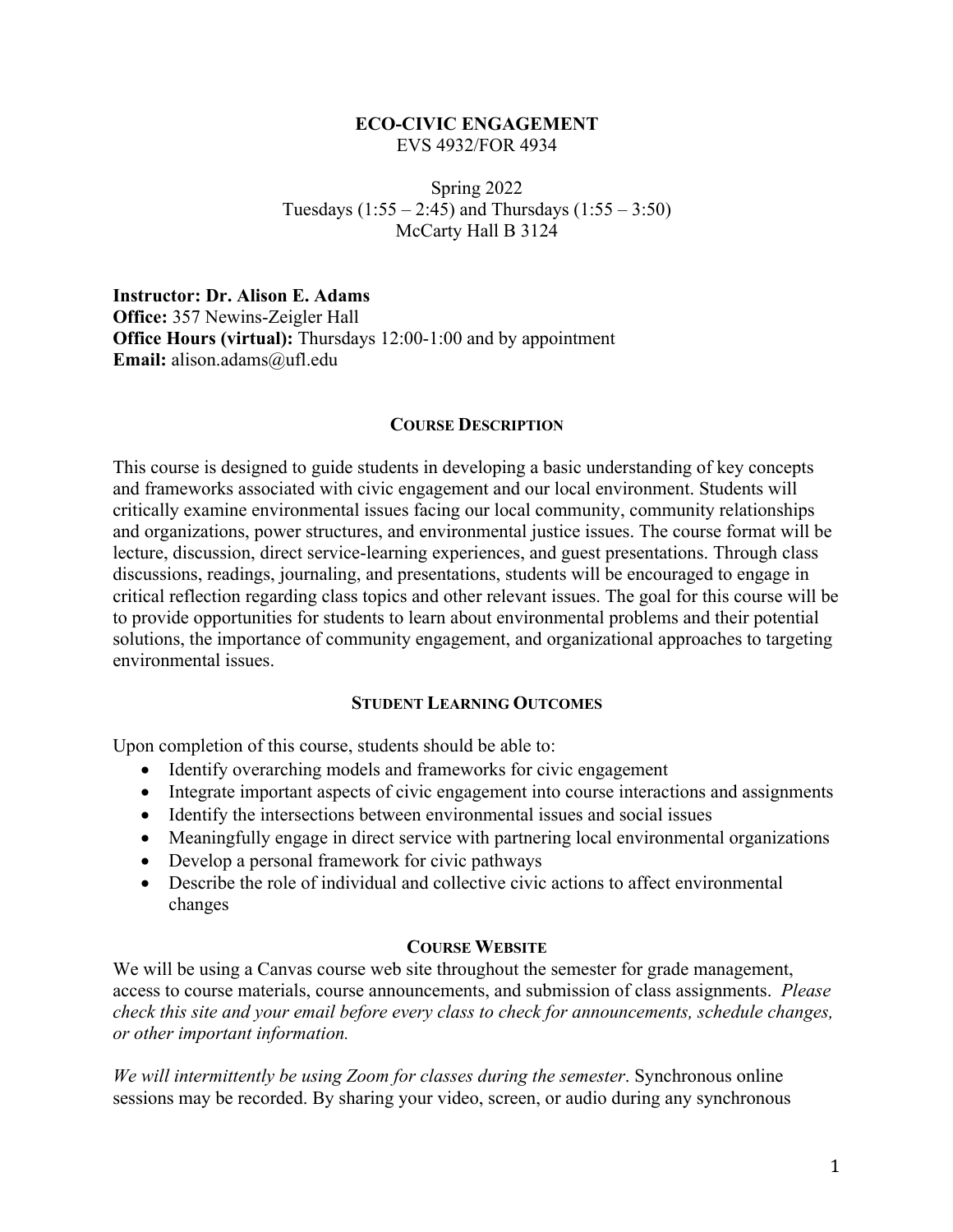online class sessions, you are consenting to being recorded for the benefit of students who cannot attend live as well as for class review during the current semester. If you have special circumstances or concerns about privacy, it is your responsibility to discuss it with your instructor.

## **IN-PERSON CLASSES**

We will have face-to-face instructional sessions to accomplish the student learning objectives of this course. In response to COVID-19, the following policies and requirements are in place to maintain your learning environment and to enhance the safety of our in-classroom interactions.

- You are s*trongly encouraged* to wear approved face coverings at all times during class and within buildings. Following and enforcing these policies and requirements are all of our responsibility. Failure to do so will lead to a report to the Office of Student Conduct and Conflict Resolution.
- This course has been assigned a physical classroom with enough capacity to maintain physical distancing (6 feet between individuals) requirements. Please utilize designated seats and maintain appropriate spacing between students. Please do not move desks or stations.
- Sanitizing supplies are available in the classroom if you wish to wipe down your desks prior to sitting down and at the end of the class.
- Follow your instructor's guidance on how to enter and exit the classroom. Practice physical distancing to the extent possible when entering and exiting the classroom.
- If you are experiencing COVID-19 symptoms, please use the UF Health screening system and follow the instructions on whether you are able to attend class. Click here for UF Health guidance on what to do if you have been exposed to or are experiencing Covid-19 symptoms.
- Course materials will be provided to you with an excused absence, and you will be given a reasonable amount of time to make up work. Find more information in the university attendance policies.

## **COURSE MATERIALS**

Cress, Christine M., Peter J. Collier, Vicki L. Reitenauer, and Associates. 2005. *Learning through Serving: A Student Guidebook for Service Learning across the Disciplines.* Stylus Publishing: Sterling, VA.

Lerner, Steve. 2010. *Sacrifice Zones: The Front Lines of Toxic Chemical Exposures in the United States*. MIT Press.

Additional materials will be required and made available through the Canvas website.

### **COURSE STRUCTURE AND ASSESSMENTS**

This course is a combination of lecture, guest presentations, service-learning experiences, and class discussion. Assessments of student performance will be class participation and attendance, direct service experiences with a local organization, journaling submissions throughout the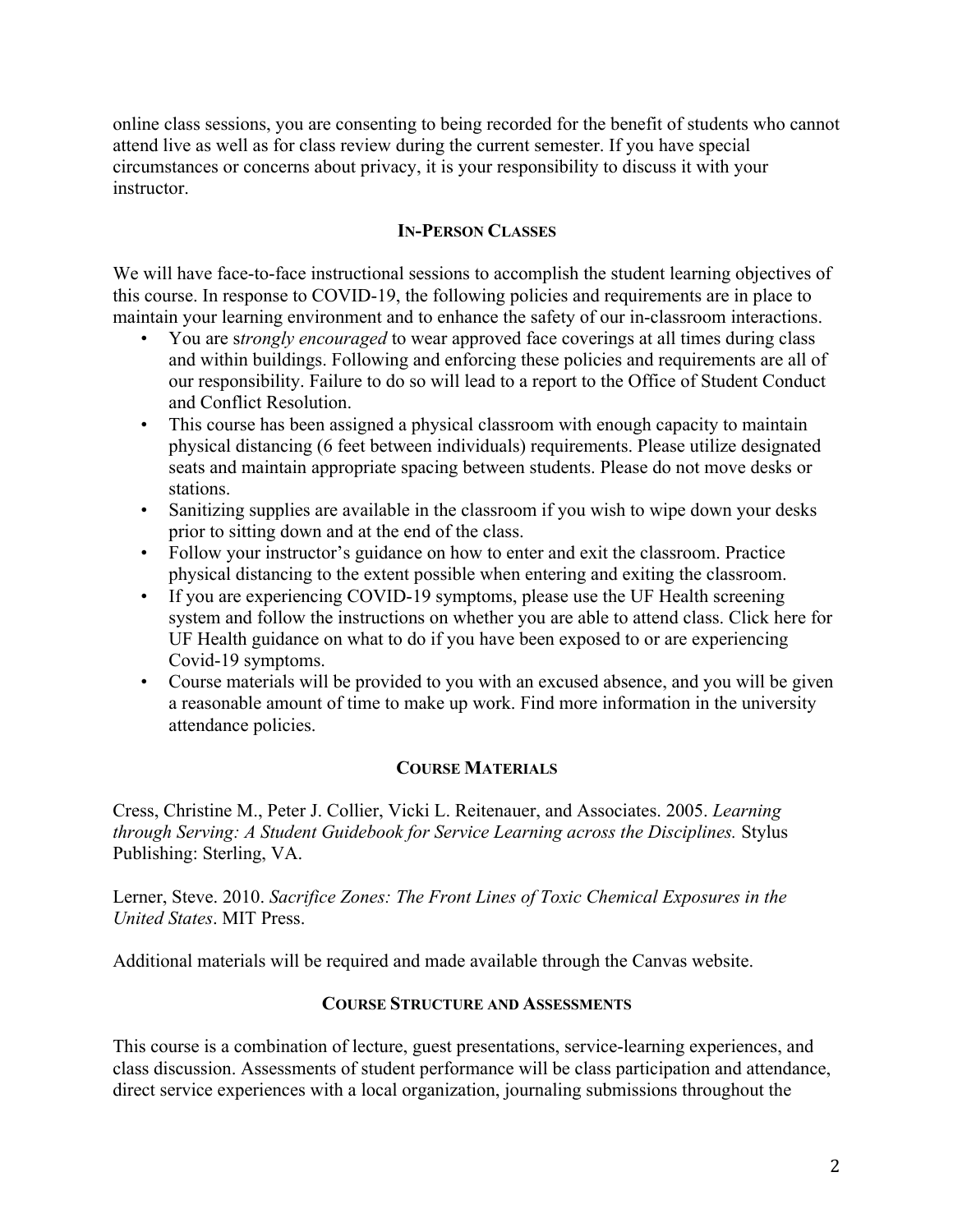semester, written reviews of assigned readings and materials, and a final paper and presentation due at the end of the semester. These assignments are summarized below, but more detailed assignment descriptions will be made available through our course website on Canvas.

# *Participation and Attendance*

*Attendance (whether in person or online) to each class is crucial to students' success in this course*. I strongly encourage each student to make every effort to attend class, whether face-toface or online. We will engage in lecture, media workshops, and discussion groups throughout the semester. The discussion portion of this course will serve to provide an opportunity for students to pose questions and engage in meaningful conversation about the readings, lecture topics, and additional films and materials that are a part of this course. Each week, I will provide a series of questions related to the topic at hand. These questions will be designed to foster discussion and critical thinking about environmental issues and civic engagement. The purpose of these discussions is to gain perspective, ask questions, and share experiences and thoughts regarding topics for the week. In cases of illness or unforeseen circumstances that prevent your attendance, please let me know as soon as possible before class.

# *Guest Lectures*

Throughout the semester, we will have guest speakers engage with our class about their organizations, their work, and answer questions from the class. During these sessions (noted below), students will prepare questions for the speaker before class meeting times and will *submit their questions to me via Canvas* the night before we meet with the speaker. Students' engagement with our guest speakers will also contribute to their participation grades. Since many of our guest speakers will be joining us from a distance, these classes (designated in the course schedule) will be conducted *via Zoom* to enhance interaction between students and the guest presenter.

## *Direct Service Experiences*

Students are expected to participate in on session of service learning with UF Field & Fork. Service-learning times will be between 8:30 am and 11:30 am at the UF Field & Fork gardens across from Lake Alice on campus. Two class days will be cancelled to allow students to participate in these experiences. If scheduling conflicts occur, please get in touch with me to arrange alternate plans.

# *Student Journals*

Throughout the semester, students will be required to keep a journal of their thoughts, expectations, experiences, and reflections. Journals will be a minimum of one entry per week, based on the prompts and questions I post on Canvas. However, students will be encouraged to write additional entries as needed, based on their experiences and thoughts throughout the semester. The journals will be written in Word documents and will be summative documents. So, each week's entry should be added into the same document and resubmitted through Canvas. Entries should be approximately one page, single spaced.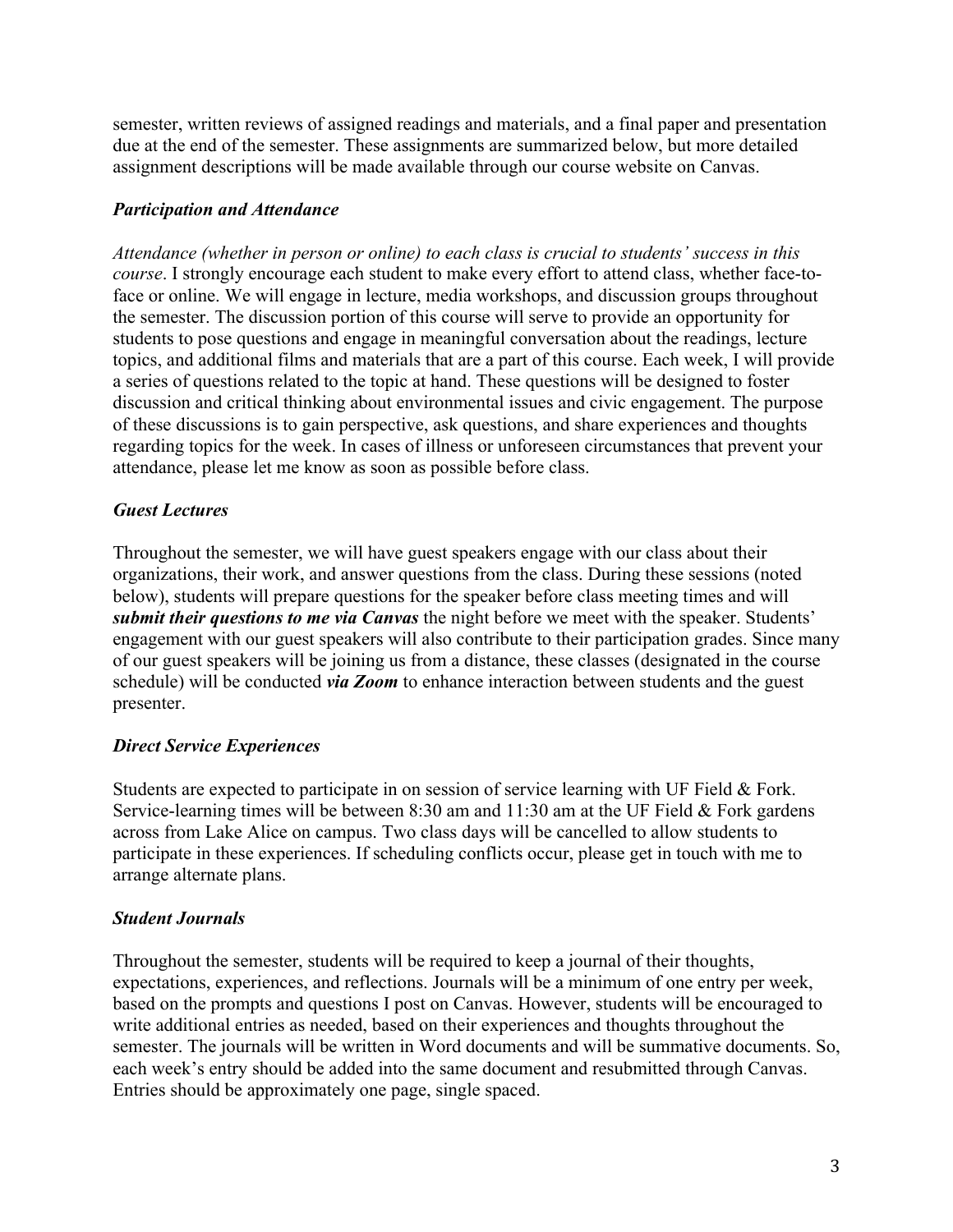# *Readings Reviews*

The reading reviews will consist of a *one paragraph summary* of the readings and/or other assigned sources for that week, followed by a *one paragraph discussion* of how the readings and other sources fit into our more general discussion for that week (e.g., civic engagement, environmental justice, democracy and change, etc.). These reviews will be due on the Tuesday of each week by midnight via our Canvas page. A more detailed assignment sheet will be available online to help students craft their weekly reading reviews. Students will be allowed to drop one reading review without penalty.

# *Community Outreach Product*

Based on students' experiences with their direct service learning with UF Field & Fork, students will work in groups to develop a promotional product regarding the work going on at the gardens. The target audience for the product will be the UF and broader Gainesville communities to raise awareness and participation in UF Field & Fork. The design and format of the product is up to the students. Options include (but are not limited to) a PowerPoint, brochures or flyers, a tabling event, public speaking, or a social media campaign. Please discuss with me the format for your final product by March 31. The product will be presented to the class at the end of the semester.

# *Final Papers*

Students will write a final paper to be submitted at the conclusion of this course. The term paper will be reflection of the materials, discussions, guest speaker presentations, and experiences throughout the course. In addition, students will choose a case study of environmental civic engagement to discuss using the concepts, theories, and examples we will explore throughout the course. A detailed assignment sheet will be posted at the beginning of the semester. The purpose of this paper will be to illustrate students' ability to:

- Knowledgeably discuss key concepts presented in lecture throughout the course
- Incorporate salient readings, class discussions, and other key course materials
- Critically assess major environmental sociological perspectives covered in class
- Reflect on what has been learned throughout the semester

The term papers will be submitted electronically through our course web page. A detailed assignment sheet will be posted online at the beginning of the semester to help guide students in developing their term papers.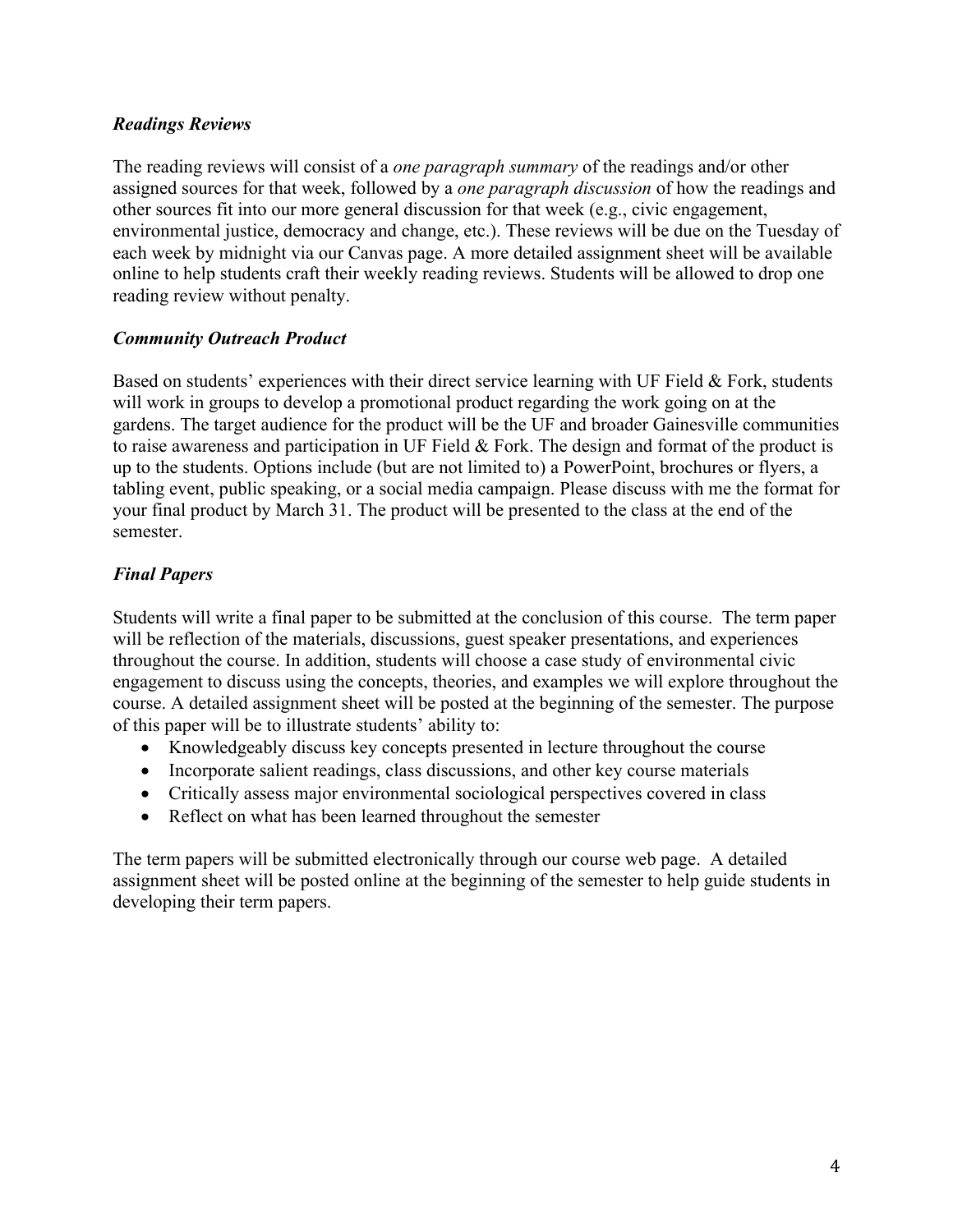| <b>Course Component</b>                              | <b>Possible Points</b> |
|------------------------------------------------------|------------------------|
| Student Journal – 10 Entries $\omega$ 10 points each | 100 points             |
| Readings Reviews - 12 $\omega$ 10 points each        | 120 points             |
| Guest Speaker Questions – 5 $\omega$ 20 points each  | 100 points             |
| Participation and Attendance                         | 100 points             |
| <b>Community Outreach Product</b>                    | 150 points             |
| Final Paper                                          | 150 points             |
|                                                      | Total Points: 720      |

#### **EVALUATION OF STUDENT PERFORMANCE**

Grading Scale  $\geq$  90% A; 86% - 89.9% B+; 80% - 85.9% B; 76% - 79.9% C+; 70% - 75.9% C; 66% - 69.9% D+; 60% - 65.9% D; < 60% E

#### *Lateness Policy*

Late assignments will lose 10% of the total points available for each day the assignment is late unless there are extenuating circumstances. If you have extenuating circumstances, please let me know as far ahead as possible so that we can make alternative plans for your assignment submissions.

#### **ACADEMIC HONESTY, SOFTWARE USE, UF COUNSELING SERVICES, SERVICES FOR STUDENTS WITH DISABILITIES**

In 1995 the UF student body enacted an honor code and voluntarily committed itself to the highest standards of honesty and integrity. When students enroll at the university, they commit themselves to the standard drafted and enacted by students.

In adopting this honor code, the students of the University of Florida recognize that academic honesty and integrity are fundamental values of the university community. Students who enroll at the university commit to holding themselves and their peers to the high standard of honor required by the honor code. Any individual who becomes aware of a violation of the honor code is bound by honor to take corrective action. The quality of a University of Florida education is dependent upon community acceptance and enforcement of the honor code.

The Honor Pledge: We, the members of the University of Florida community, pledge to hold ourselves and our peers to the highest standards of honesty and integrity.

On all work submitted for credit by students at the university, the following pledge is either required or implied: "On my honor, I have neither given nor received unauthorized aid in doing this assignment."

The university requires all members of its community to be honest in all endeavors. A fundamental principle is that the whole process of learning and pursuit of knowledge is diminished by cheating, plagiarism and other acts of academic dishonesty. In addition, every dishonest act in the academic environment affects other students adversely, from the skewing of the grading curve to giving unfair advantage for honors or for professional or graduate school admission. Therefore, the university will take severe action against dishonest students. Similarly, measures will be taken against faculty, staff and administrators who practice dishonest or demeaning behavior.

Students should report any condition that facilitates dishonesty to the instructor, department chair, Student Honor Council, or Student Conduct and Conflict Resolution in the Dean of Students Office. (Source: 2016-2017 Undergraduate Catalog).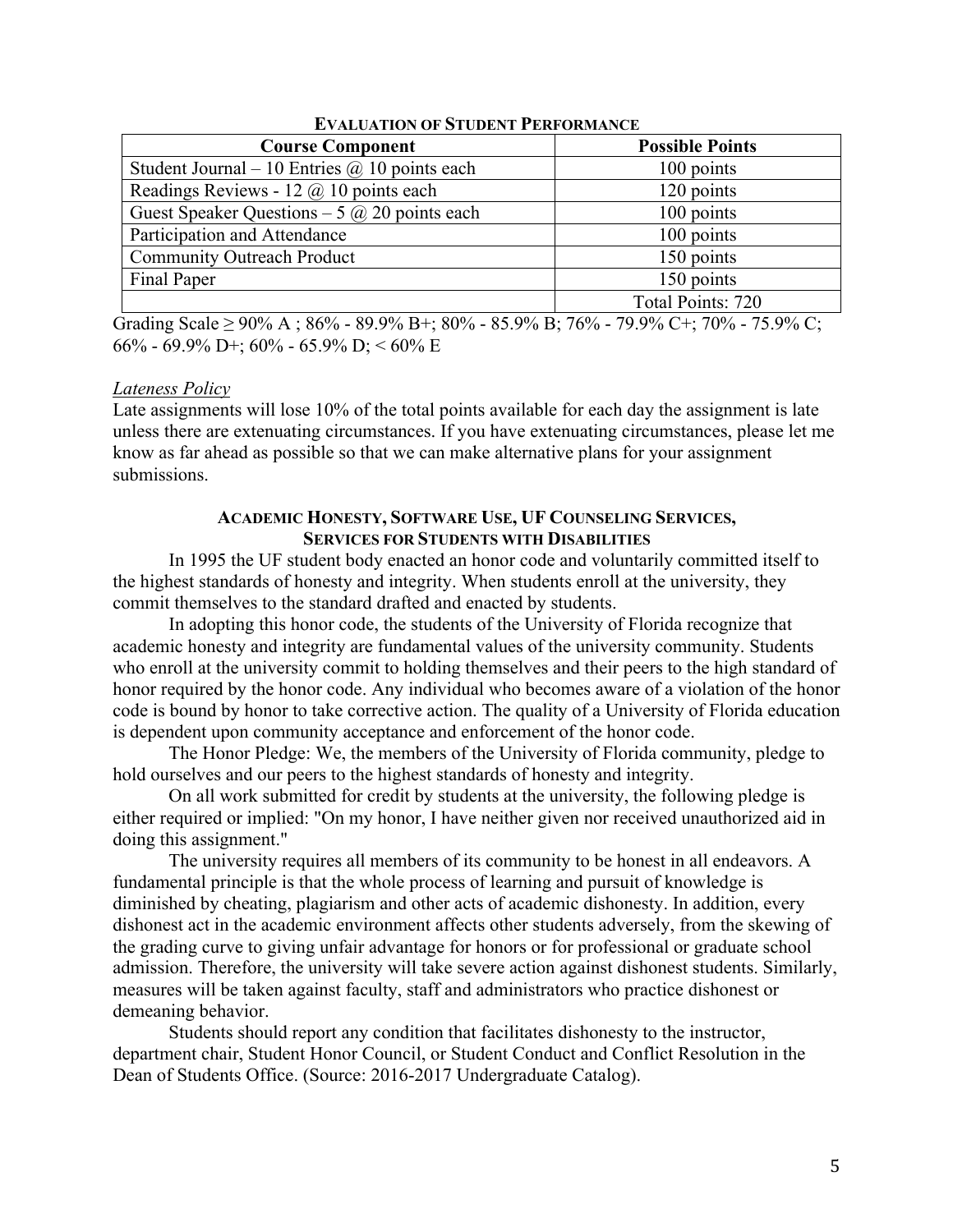It is assumed all work will be completed independently unless the assignment is defined as a group project, in writing by the instructor. This policy will be vigorously upheld at all times in this course.

#### *Software Use*

All faculty, staff and students of the university are required and expected to obey the laws and legal agreements governing software use. Failure to do so can lead to monetary damages and/or criminal penalties for the individual violator. Because such violations are also against university policies and rules, disciplinary action will be taken as appropriate.

#### *Campus Helping Resources*

Students experiencing crises or personal problems that interfere with their general well-being are encouraged to utilize the university's counseling resources. The Counseling & Wellness Center provides confidential counseling services at no cost for currently enrolled students. Resources are available on campus for students having personal problems or lacking clear career or academic goals, which interfere with their academic performance.

*University Counseling & Wellness Center*, 3190 Radio Road, 352-392-1575, www.counseling.ufl.edu/cwc/ Counseling Services Groups and Workshops Outreach and Consultation Self-Help Library Training Programs Community Provider Database *Career Resource Center*, First Floor JWRU, 392-1601, www.crc.ufl.edu/

#### *Students with Disabilities*

The Disability Resource Center coordinates the needed accommodations of students with disabilities. This includes registering disabilities, recommending academic accommodations within the classroom, accessing special adaptive computer equipment, providing interpretation services and mediating faculty-student disability related issues. 0001 Reid Hall, 352-392-8565, www.dso.ufl.edu/drc/

### *Course Evaluation*

Students are expected to provide professional and respectful feedback on the quality of instruction in this course by completing course evaluations online via GatorEvals. Guidance on how to give feedback in a professional and respectful manner is available at https://gatorevals.aa.ufl.edu/students/. Students will be notified when the evaluation period opens and can complete evaluations through the email they receive from GatorEvals, in their Canvas course menu under GatorEvals, or via https://ufl.bluera.com/ufl/. Summaries of course evaluation results are available to students at https://gatorevals.aa.ufl.edu/public-results/.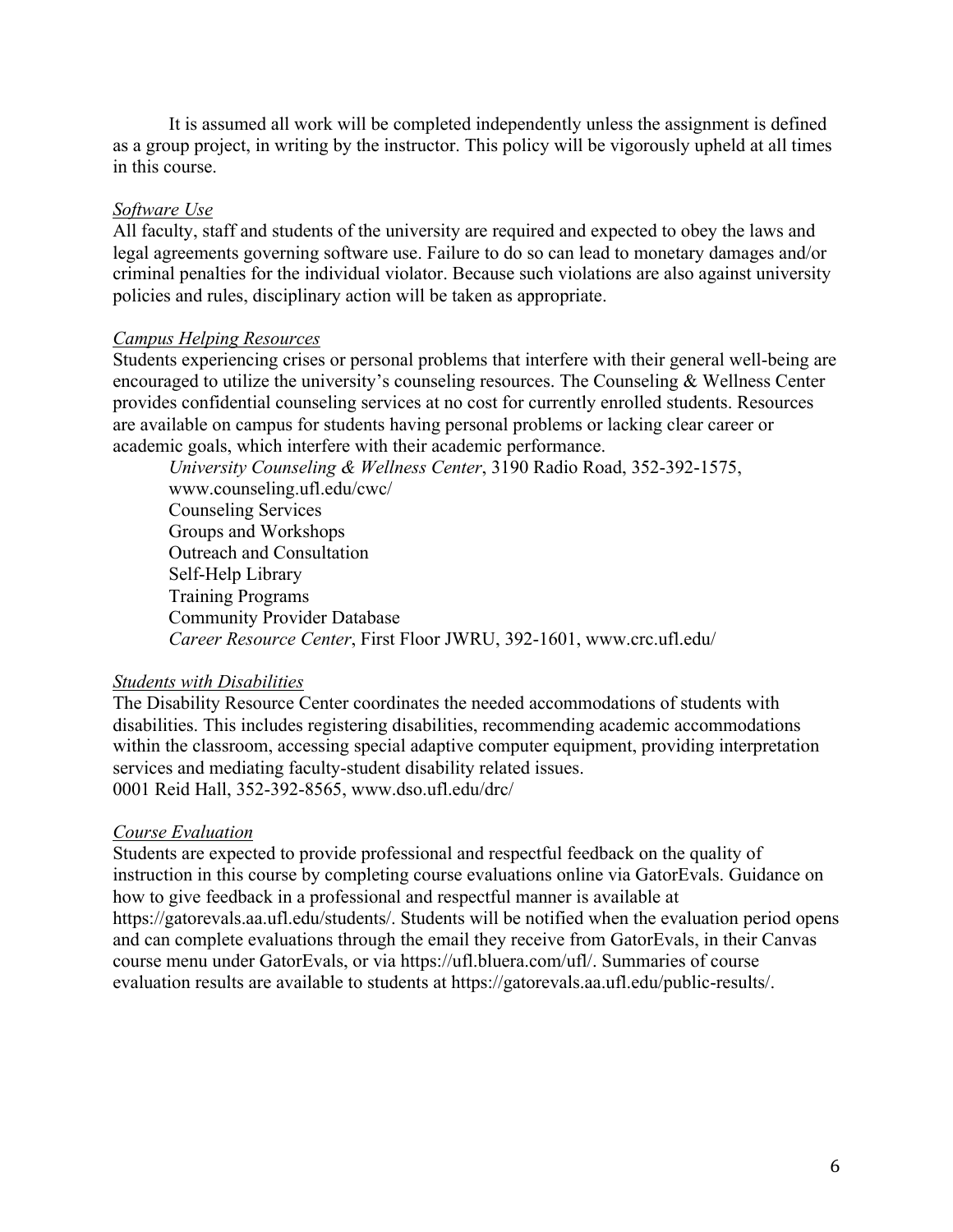| <b>Dates</b>                      | <b>Topics</b>                                                                                                                               | COUNSE SCHEDULE<br>Readings*                                                                                                                       | <b>Assignments</b>                                                                                                |
|-----------------------------------|---------------------------------------------------------------------------------------------------------------------------------------------|----------------------------------------------------------------------------------------------------------------------------------------------------|-------------------------------------------------------------------------------------------------------------------|
| Week 1<br>Jan. 6                  | Introduction to Civic<br>Engagement and the<br>Environment                                                                                  | Chapter 1 in Cress et al. "What is<br>Service Learning?"                                                                                           | No assignments                                                                                                    |
| Week 2<br>Jan. 11,<br>13          | Choosing an<br>organization/topic;<br>journaling<br>Democracy and<br>Justice<br>Inclusive<br>Citizenship in a<br>Diverse Democracy          | Chapter 2 in Cress et al. "Building and<br>Maintaining Community Partnerships"                                                                     | Readings review<br>#1 due Jan. 11                                                                                 |
| Week 3<br>Jan. 18,<br>20          | Social Movement<br>Theory<br>Individual and<br><b>Collective Action</b><br><b>Grassroots Case</b><br><b>Studies</b><br><b>Guest Speaker</b> | Chapter 3 in Cress et al. "Becoming<br>Community"                                                                                                  | Readings review<br>#2 due Jan. 18<br>Guest speaker<br>questions due<br>Jan. 19<br>Journal entry #1<br>due Jan. 20 |
| Week 4<br>Jan. 25,<br>27          | Teamwork and<br>organizational<br>involvement<br><b>Guest Speaker</b>                                                                       | Chapter 4 in Cress et al. "Groups are<br>Fun, Groups are Not Fun"                                                                                  | Readings review<br>$#3$ due Jan 25<br>Guest speaker<br>questions due Jan<br>26<br>Journal entry #2<br>due Jan 27  |
| Week 5                            | Diversity and<br>Difference in                                                                                                              | Chapter 5 in Cress et al. "Creating<br><b>Cultural Connections"</b>                                                                                |                                                                                                                   |
| Feb. $1, 3$<br>No class<br>Feb. 3 | <b>Community Work</b><br>Power and Privilege                                                                                                | Watch "The Power of Privilege" (link<br>on Canvas)                                                                                                 | Readings review<br>#4 due Feb. 1<br>Journal entry #3                                                              |
| for<br>service<br>learning        | Environmental<br>Justice                                                                                                                    | *Anne Saville and Alison E. Adams.<br>2019. "Balancing Environmental<br>Remediation, Environmental Justice,<br>and Health Disparities: The Case of | due Feb. 3                                                                                                        |

# **COURSE SCHEDULE**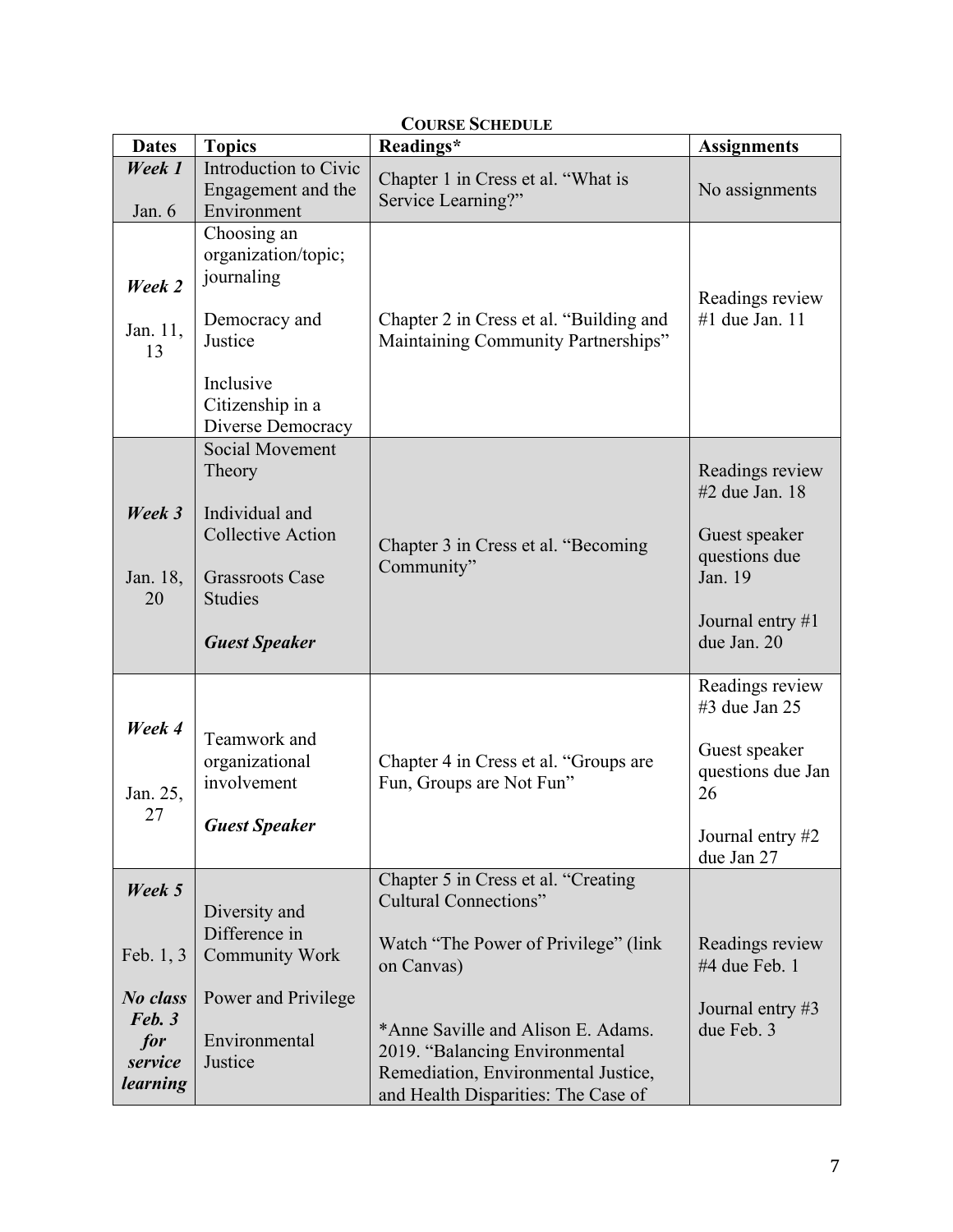|                                                                                      |                                                                                                                                                                                                              | Lake Apopka, Florida." Case Studies in<br>the Environment,<br>https://doi.org/10.1525/cse.2018.001610                                                                                                                                                                                                                                                           |                                                                                                                   |
|--------------------------------------------------------------------------------------|--------------------------------------------------------------------------------------------------------------------------------------------------------------------------------------------------------------|-----------------------------------------------------------------------------------------------------------------------------------------------------------------------------------------------------------------------------------------------------------------------------------------------------------------------------------------------------------------|-------------------------------------------------------------------------------------------------------------------|
| Week 6<br>Feb. 8,<br>10                                                              | Role of Universities<br>in Civic Action<br>Civic Action Case<br><b>Studies</b><br><b>Guest Speaker:</b><br><b>Heather Obara -</b><br><b>Alachua</b><br><b>Conservation Trust</b><br>Case study<br>discussion | Chapter 6 in Cress et al. "Reflection in<br>Action"<br>Lerner, Steve. 2010. "Ocala, Florida:                                                                                                                                                                                                                                                                    | Readings review<br>#5 due Feb. 8<br>Guest speaker<br>questions due<br>Feb. 9<br>Journal entry #4<br>due Feb. 10   |
| Week 7<br>Feb 15,<br>17                                                              | Environmental<br>health and illness<br>Grassroots health<br>movements                                                                                                                                        | Community Blanketed by 'Black Snow'<br>from Neighboring Charcoal Factory."<br>Pp. 19-40 in Sacrifice Zones: The Front<br>Lines of Toxic Chemical Exposures in<br>the United States. MIT Press.                                                                                                                                                                  | Readings review<br>#6 due Feb 15<br>Journal entry #5<br>due Feb 17                                                |
| Week 8<br>Feb. 22,<br>24                                                             | Case study<br>discussion<br>Grassroots tactics<br>and strategies<br><b>Guest Speaker:</b><br>Lauren Watkins-<br><b>Impact by Design</b>                                                                      | Lerner, Steve. 2010. "Pensacola,<br>Florida: Health Problems Near 'Mount<br>Dioxin' Require Relocation." Pp. 41-71<br>in Sacrifice Zones: The Front Lines of<br>Toxic Chemical Exposures in the United<br>States. MIT Press.                                                                                                                                    | Readings review<br>#7 due Feb. 22<br>Guest speaker<br>questions due<br>Feb. 23<br>Journal entry #6<br>due Feb. 24 |
| Week 9<br>Mar. 1,<br>3<br>No class<br><b>March</b><br>$3$ for<br>service<br>learning | Case study<br>discussion<br>Negotiating<br>community needs:<br>Environment vs.<br>Economy?                                                                                                                   | Lerner, Steve. 2010. "Tallevast, Florida:<br>Rural Residents Live atop<br>Contaminated Groundwater from High<br>Tech Weapons Company." Pp. 157-176<br>in Sacrifice Zones: The Front Lines of<br>Toxic Chemical Exposures in the United<br>States. MIT Press.<br>*Watch: Tallevast - An Environmental<br>Divide Pits Residents Against Industry,<br><b>State</b> | Readings review<br>#8 due Mar. 1<br>Journal entry #7<br>due Mar 3                                                 |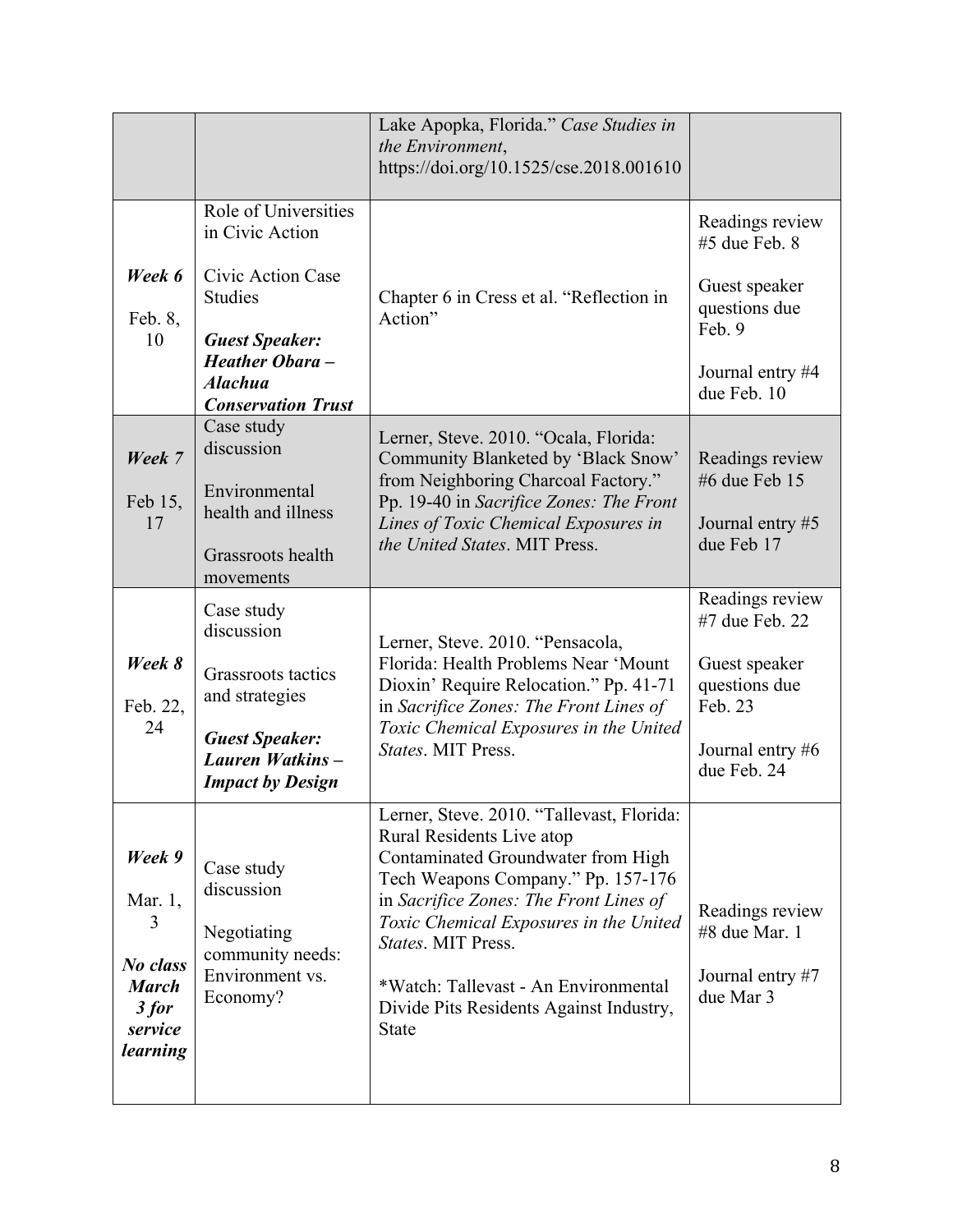| Week 10                      |                                                                               |                                                                                                 |                                                            |
|------------------------------|-------------------------------------------------------------------------------|-------------------------------------------------------------------------------------------------|------------------------------------------------------------|
| No class – Spring Break      |                                                                               |                                                                                                 |                                                            |
| Week<br>11<br>Mar. 15,<br>17 | Challenges to civic<br>engagement and<br>activism                             |                                                                                                 | Readings review<br>#9 due Mar. 15                          |
|                              | Civic engagement in<br>today's political<br>climate                           | Chapter 7 in Cress et al. "Failure with<br>the Best Intentions"                                 | Guest speaker<br>questions due<br>Mar. 16                  |
|                              | <b>Guest Speaker</b>                                                          |                                                                                                 | Journal entry #8<br>due Mar. 17                            |
|                              | Exploring ways of<br>knowing                                                  |                                                                                                 |                                                            |
| Week<br>12                   | Critical thinking and<br>critical inquiry going                               | Chapter 8 in Cress et al. "Expanding                                                            | Readings review<br>#10 due Mar. 22                         |
| Mar. 22,<br>24               | forward                                                                       | Horizons"                                                                                       | Journal entry #9<br>due Mar. 24                            |
|                              | Journal/paper<br>workshop                                                     |                                                                                                 |                                                            |
|                              |                                                                               |                                                                                                 | Readings review<br>#11 due Mar. 29                         |
| Week<br>12<br>Mar. 29,<br>31 | Benefits and<br>challenges of<br>learning and serving<br><b>Guest Speaker</b> | Chapter 9 in Cress et al. "Beyond a<br>Grade"                                                   | Guest speaker<br>questions due<br>Mar. 30                  |
|                              |                                                                               | *Watch "Being Young and Making an<br>Impact"                                                    | Journal entry #9<br>due Mar. 31                            |
|                              |                                                                               |                                                                                                 | Format for<br>community<br>outreach product<br>due Mar. 31 |
| Week<br>13                   | Community work<br>and environmental                                           | *"Campus Alternative Food Projects<br>and Food Service Realities: Alternative                   | Readings review<br>$# 12$ due April 5                      |
| Apr.<br>5, 7                 | issues<br>Thinking globally<br>and acting locally -                           | Strategies." Peggy F. Bartlett<br>Chapter 10 in Cress et al. "Looking<br>Back, Looking Forward" | Journal entry #<br>10 due April 7                          |